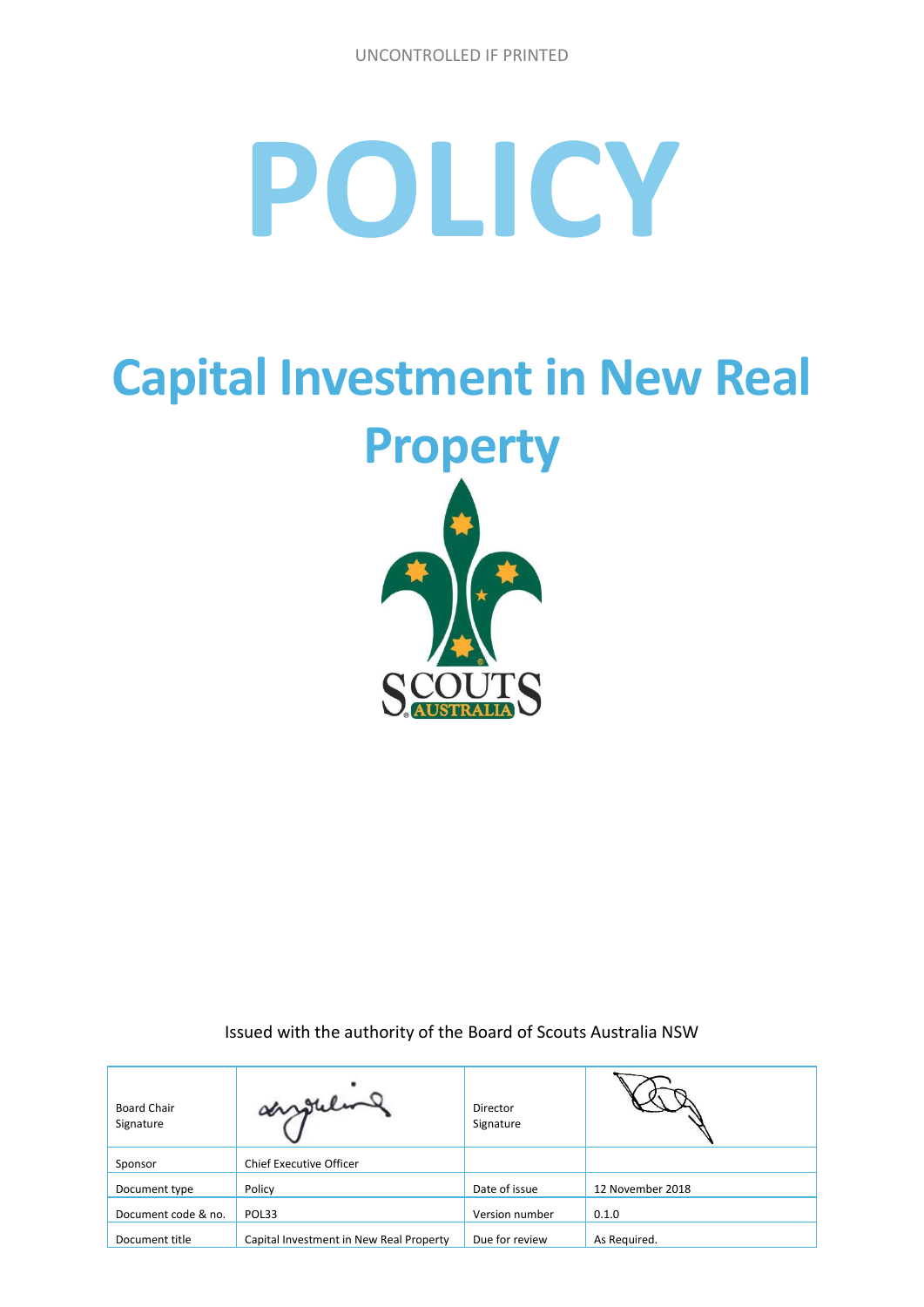### **Capital Investment in New Real Property**

#### 1 Background

In accordance with the Scouts NSW Constitution, Scouts NSW is the relevant legal entity in relation to real property. As a registered charity Scouts NSW has a responsibility to ensure capital investment in new real property<sup>1</sup> is consistent with it's not for profit and charitable purpose<sup>2</sup>. This responsibility rests with the Board, members of which are listed as *Responsible Persons* with the Australian Charities and Not-for-profits Commission and cannot be delegated.

It is therefore paramount to ensure decisions regarding the capital investment in new real property are consistent with Scouts NSW charitable purpose and is made by the *Responsible Persons* (the Board).

1

- The right to control is the right to determine interests and uses for others.
- The right to enjoy is the right to use the property without outside interference.
- The right to exclude is the right to refuse others' interests or uses for the property.

<sup>&</sup>lt;sup>2</sup> Australian Charities and Not-for profits Commission [Governance Standard 1](http://www.acnc.gov.au/ACNC/Manage/Governance/GovStds_1/ACNC/Edu/GovStandard_1.aspx?hkey=18fdef33-9f88-4a3f-ac61-e3a8ba3fdac6)



<sup>&</sup>lt;sup>1</sup> New Real Property is a freehold property proposed to be owned by Scouts NSW or a new property over which Scouts NSW will hold a long term lease. Real Property differs from real estate in that it includes the following bundle of rights:

The right to possess is the right to occupy the property.

The right to dispose is the right to determine how and if the property is sold or given to another party.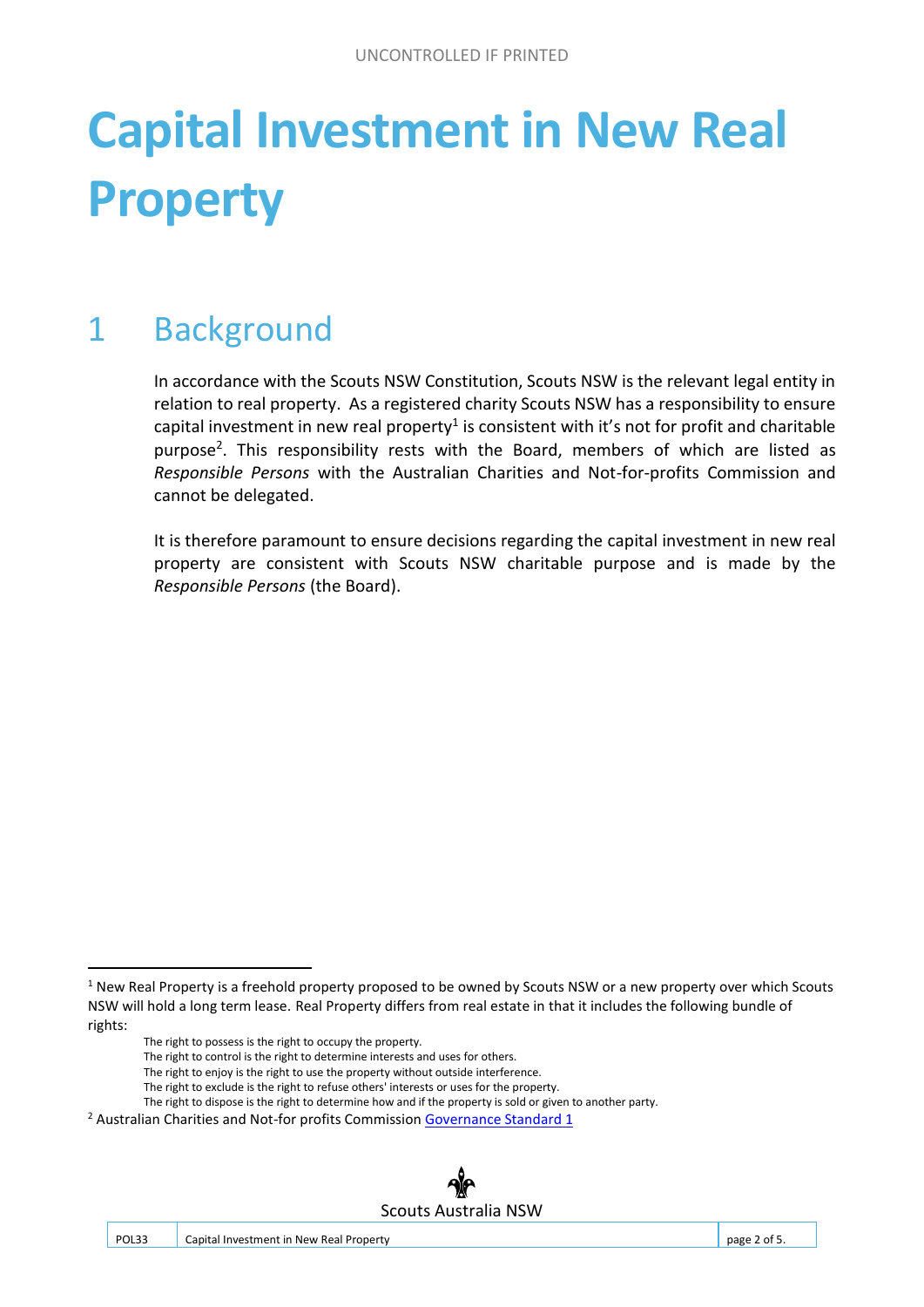#### 2 Purpose

This policy describes the arrangements for determining capital investment in new real property for Scouts NSW. The purpose of the policy is to:

- a. Ensure capital investment in new real property is consistent with Scouts NSW charitable purpose.
- b. Ensure capital investment in new real property considers the current and future needs of Scouting in NSW and in the proposed Local Government Authority area.
- c. Ensure capital investment in new real property considers the property related needs of Scouts NSW consistent with its Strategic Plan against other priorities identified through the Strategic Plan requiring capital investment.

#### 3 Scope

.

Capital Investment in all new real property for Scouts NSW is subject to this policy.

#### 4 Considerations

Scouts NSW manages a significant portfolio of properties with a variety of tenure arrangements. The property portfolio has grown and evolved significantly since Scouting began in NSW in 1908. NSW Department of Planning and Environment suggests the population will grow by 1.7 million by 2036 requiring an additional 725,000 homes.<sup>3</sup> Continued growth of Scouting and the establishment of new Groups in Regional and Urban Growth Areas will likely require capital investment in suitable infrastructure to deliver and support Scouting.

Regions, Districts, and Groups have in integral role in advising the Board, through the Chief Commissioner, on new infrastructure needs in their communities. Similarly, the CEO has a role in advising the Board on capital investment in new infrastructure which generates a return on investment to support Scouting.

In assessing requests for capital investment in new real property the Board shall, subject to funds being available, consider the development plan of the Group, District, and Region in which the property is located weighed against development plans across Scouts NSW, proposed tenure arrangements, alternate investment opportunities which benefit Scouts NSW, and impact on the Strategic Plan.

<sup>3</sup> [https://www.planning.nsw.gov.au/Plans-for-your-area/Priority-Growth-Areas-and-Precincts A](https://www.planning.nsw.gov.au/Plans-for-your-area/Priority-Growth-Areas-and-Precincts)ccessed: 10/07/2018

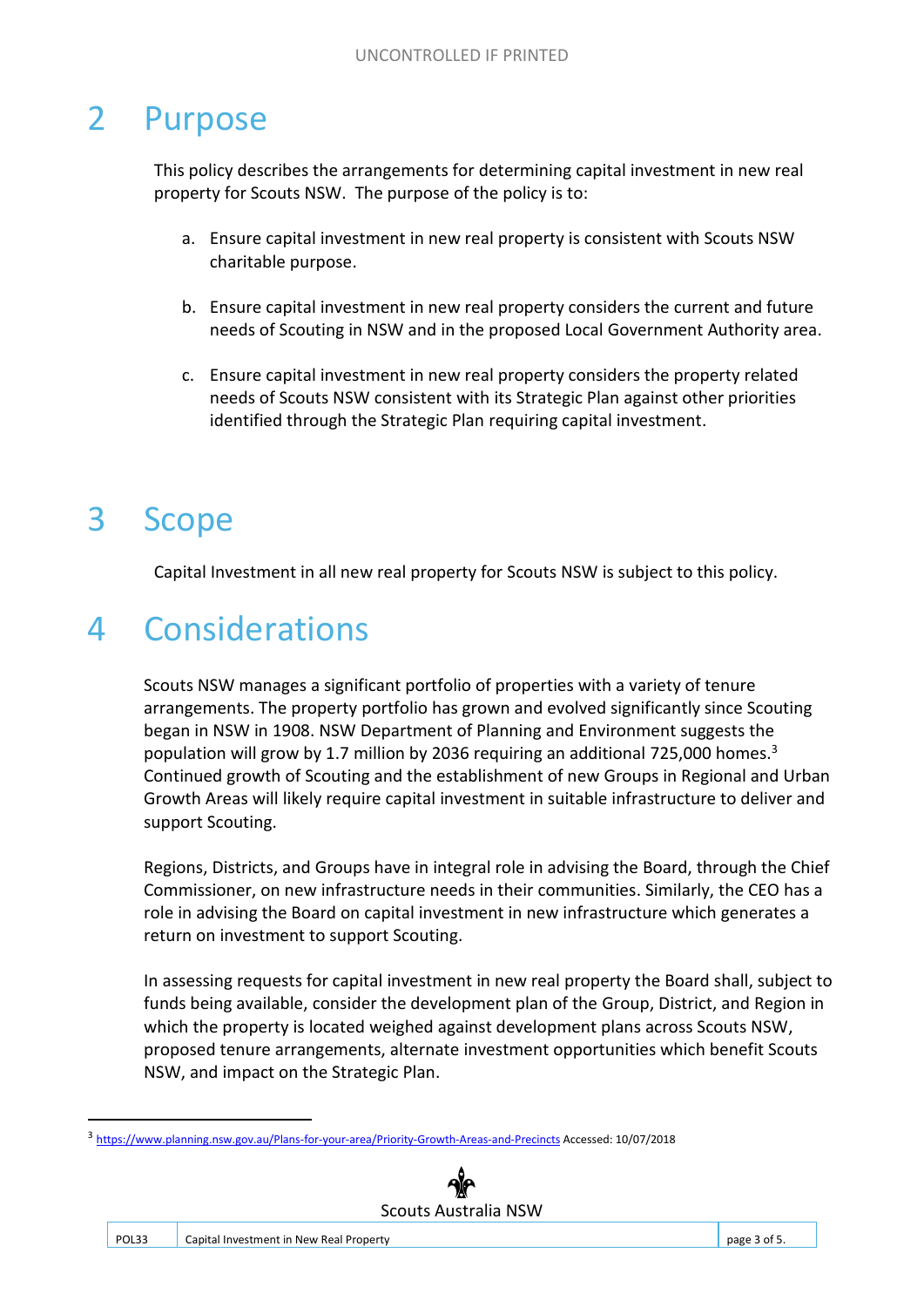#### 5 Policy Objectives

The objectives of this policy are to:

- a. Ensure capital investment in new real property achieves Scouts NSW charitable purpose.
- b. Ensure decisions relating to capital investment in new real property are informed by Scouts NSW Strategic Plan together with development plans, which include demographic, financial, and utilisation projections, from Groups, Districts, and Regions.
- c. Ensure decisions relating to capital investment in new real property are equitable across the State.

#### 6 Criteria for Determining Capital Investment in New Real Property

The following criteria are to be assessed:

- a. Proposals for capital investment in new real property, where the primary purpose of the property is to deliver the Scout Program in whole or a specialist activity, will require a fully completed *Application for Capital Investment in Real Property* to be presented to the Board endorsed by the Chief Commissioner.
- b. Availability of suitable existing Scouts NSW managed properties.
- c. Where capital investment in new real property is proposed for any tenure arrangement other than freehold land consideration shall be given to the length of tenure and quantum, either as a fixed dollar or percentage of total cost, shall be reflective of the length of tenure.
- d. *Application*s *for Capital Investment in Real Property*, under consideration and likely to receive endorsement from the Chief Commissioner, yet to be brought before the Board.
- e. Alternate capital investment opportunities endorsed by the Chief Executive Officer which provide long term financial benefit to Scouts NSW members